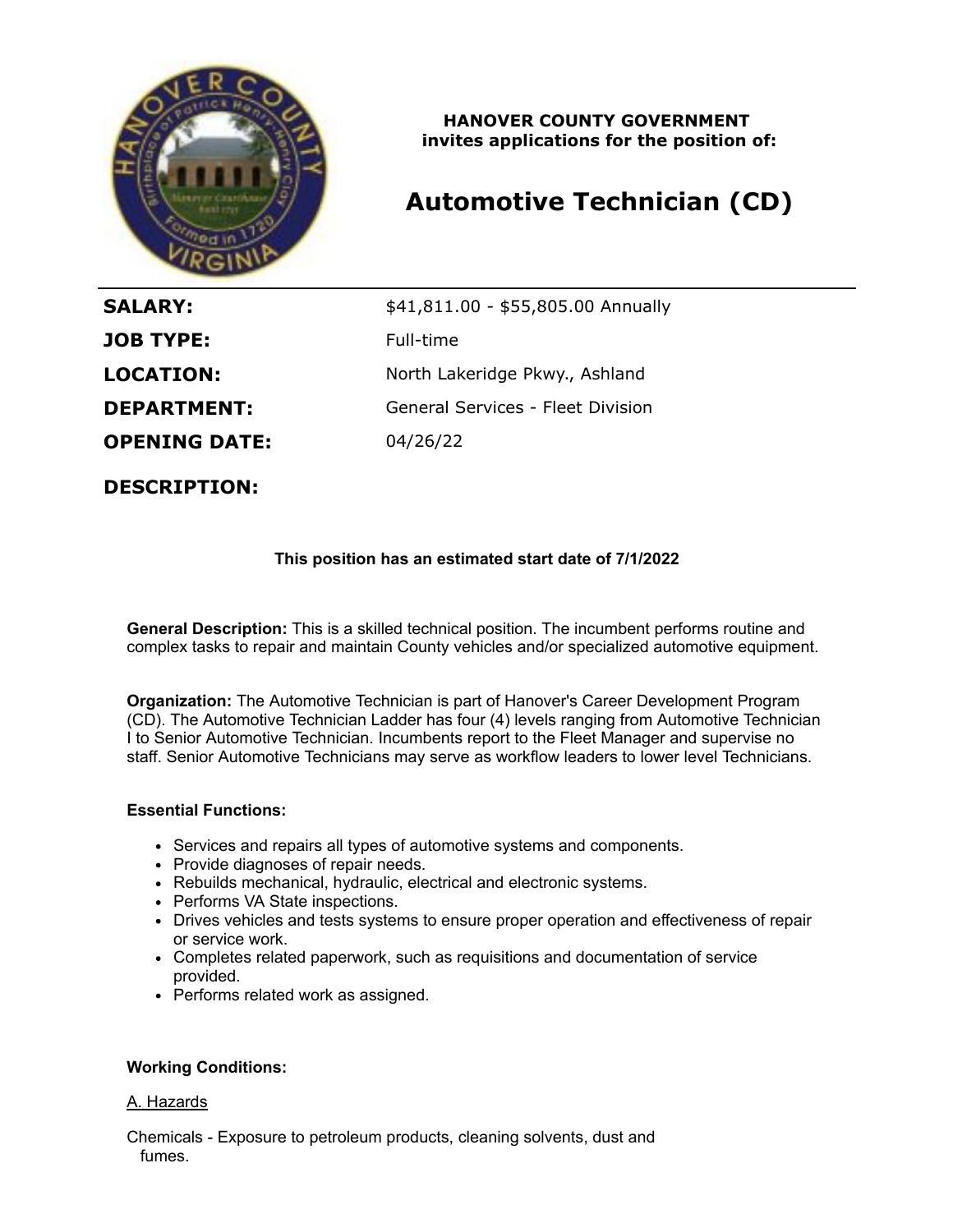Conditions - Work is performed using heavy equipment, including noise and vibrations.

#### B. Environment

Office - Primarily inside a shop, but may be exposed to adverse weather.

Field - Must drive to test vehicles, etc.

#### C. Physical Effort

Routine lifting of objects over 25 pounds.

Routine climbing onto and under vehicles and equipment.

#### D. Non-exempt

**Knowledge, Skills and Abilities:** Requires the ability to understand and to follow oral and written instructions. Must be able to read and understand complex technical manuals. Requires the ability to operate diagnostic and service equipment.

**Education, Experience and Training:** High school diploma or equivalent required with a minimum of two (2) years' related experience – OR – Any equivalent combination of education, experience and/or training sufficient to demonstrate the knowledge, skills and abilities is acceptable. Must be a certified A/C Technician (EPA-approved Section 609). Higher levels on the Career Ladder require additional experience and training.

#### **Special Conditions:**

- Criminal Records Check, including fingerprinting
- Twelve-month probationary period
- May be on-call nights, weekends and holidays
- Valid Commonwealth of Virginia Driver's License
- Commercial Driver's License (CDL)
- VA State Inspector's License
- Pre-employment Physical Examination/Drug Test/Breath Alcohol Testing and repeated in accordance to policy thereafter
- Must wear uniform, including safety equipment
- This position is subject to the department's on-call procedures

Current Automotive Service Excellence (ASE) certifications preferred.

# **SPECIAL INSTRUCTIONS TO APPLICANTS:**

**:**

# **SUPPLEMENTAL INFORMATION:**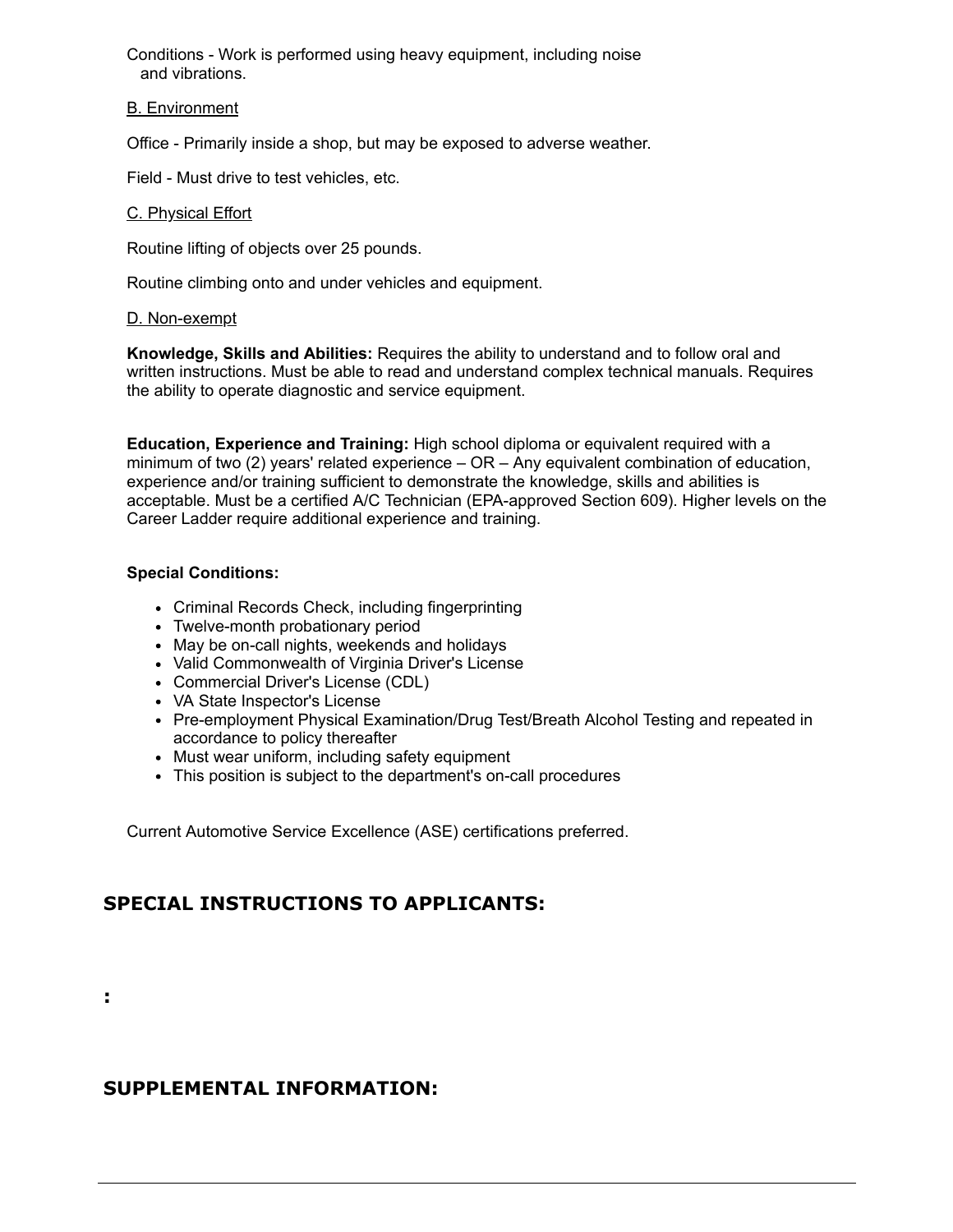7515 Library Drive Hanover, VA 23069 804-365-6075

[humanresources@hanovercounty.gov](mailto:humanresources@hanovercounty.gov)

### **Automotive Technician (CD) Supplemental Questionnaire**

- \* 1. Do you have a valid driver's license?
	- □ Yes
	- $\Box$  No
- \* 2. What is your highest level of education completed?
	- $\Box$  Some High School
	- $\Box$  High School/GED
	- **J** Vocational School
	- Some College
	- Associate's Degree
	- $\Box$  Bachelor's Degree
- \* 3. How many years of experience do you have conducting state certified or state required safety inspections on vehicles?
	- $\Box$  None
	- $\Box$  1 2 years
	- $\Box$  3 5 years
	- $\Box$  6 9 years
	- $\Box$  10+ years
- \* 4. How many years of experience do you have using charts, technical manuals and high tech computerized diagnostic equipment to identify and fix automotive problems?
	- $\Box$  None
	- $\Box$  1 2 years
	- $\Box$  3 5 years
	- $\Box$  6 9 years
	- $\Box$  10+ years
- \* 5. How many years of experience do you have in automotive maintenance?
	- $\Box$  None
	- $\Box$  1 2 years
	- $\Box$  3 5 years
	- $\Box$  6 9 years
	- $\Box$  10+ years
- \* 6. How many years of experience do have in heavy truck maintenance?
	- $\Box$  None
	- $\Box$  1 2 years
	- $\Box$  3 5 years
	- $\Box$  6 9 years
	- $\Box$  10+ years

\* 7. How many years of experience do you have in fire and/or school bus maintenance?

- $\Box$  None
- $\Box$  1 2 years
- $\Box$  3 5 years